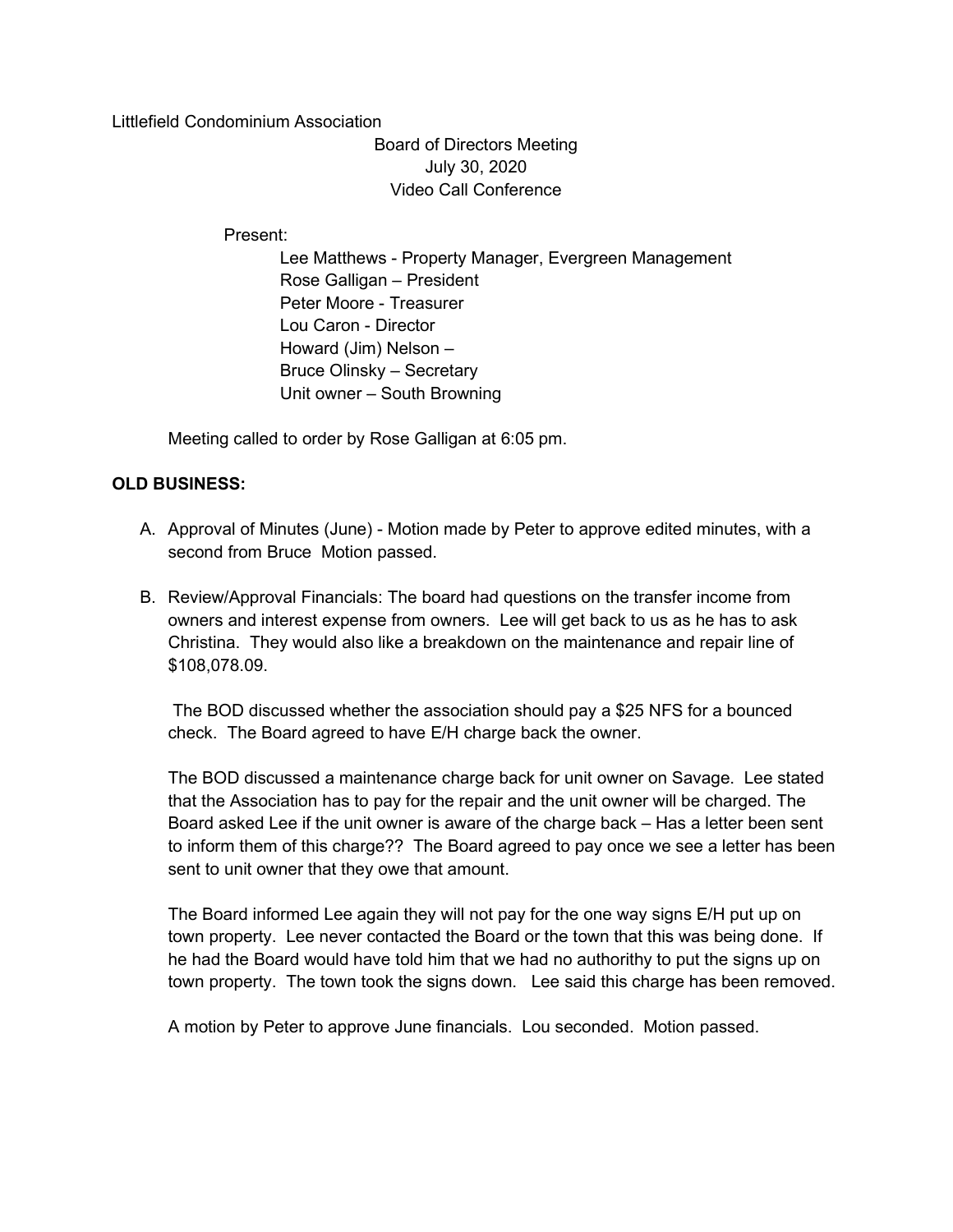C. Work orders - The font is still very small and hard to read. Rose reminded Lee again that she would like a copy of all work orders.

 The board reminded Lee that at our June meeting he was suppose to send a work order to Top Notch Painting to finish trim painting. This has not been done.

 Rose asked Lee to call the phone company to look at wires that are coming out of the green structures at 6 Beretta and 9 Savage.

- D. Advance Pest Control Lee still has not gotten a report for the follow up at Remington. The board asked Lee to check into this again.
	- E. Spring Walk Through TBA

F.List of fines – The list of fines were not in our packet. The board had instructed Lee in April & June to increase fines to those that are past due (4) according to fine structure. This still has not been followed up on. Lee stated that admin was hesitant to add fine on top of fines. Lou reminded Lee this is the penalty for non payment of a fine.

- G. Kevin Kevin will be adding an extra granite piece by garages in Winchester. Dead branches in Savage and Remington along with bending tree at 4 N Browning will be taken down. Jim mentioned the tree in front of 1 & 2 Savage did not get trimmed back. Rose will call Kevin on these.
- H. Issues.

 1) Chimney fines for non-inspection - Lee was directed in May and again in June to increase fine for unit owner who had not paid \$25 fine. This still hasn't been done. The board asked again that he follow up with the fine structure.

2) Shed doors – Hold

3) SB – unregistered vehicles. In June the Board had a concern with the number of people living in a particular unit - which exceeds the number stated in the Declaration. The board asked Lee to contact the owner. Lee stated that the owner was contacted by email and a certified letter was sent when the owner did not respond. Lee was suppose to check when that letter went out. No information was available at this meeting. The Board again asked Lee to verify a certified letter was sent.

4) Units – large gaps around electrical wires – the board agreed that Steve could work on the outside of the units and should put on hold on the ones inside due to COVID-19.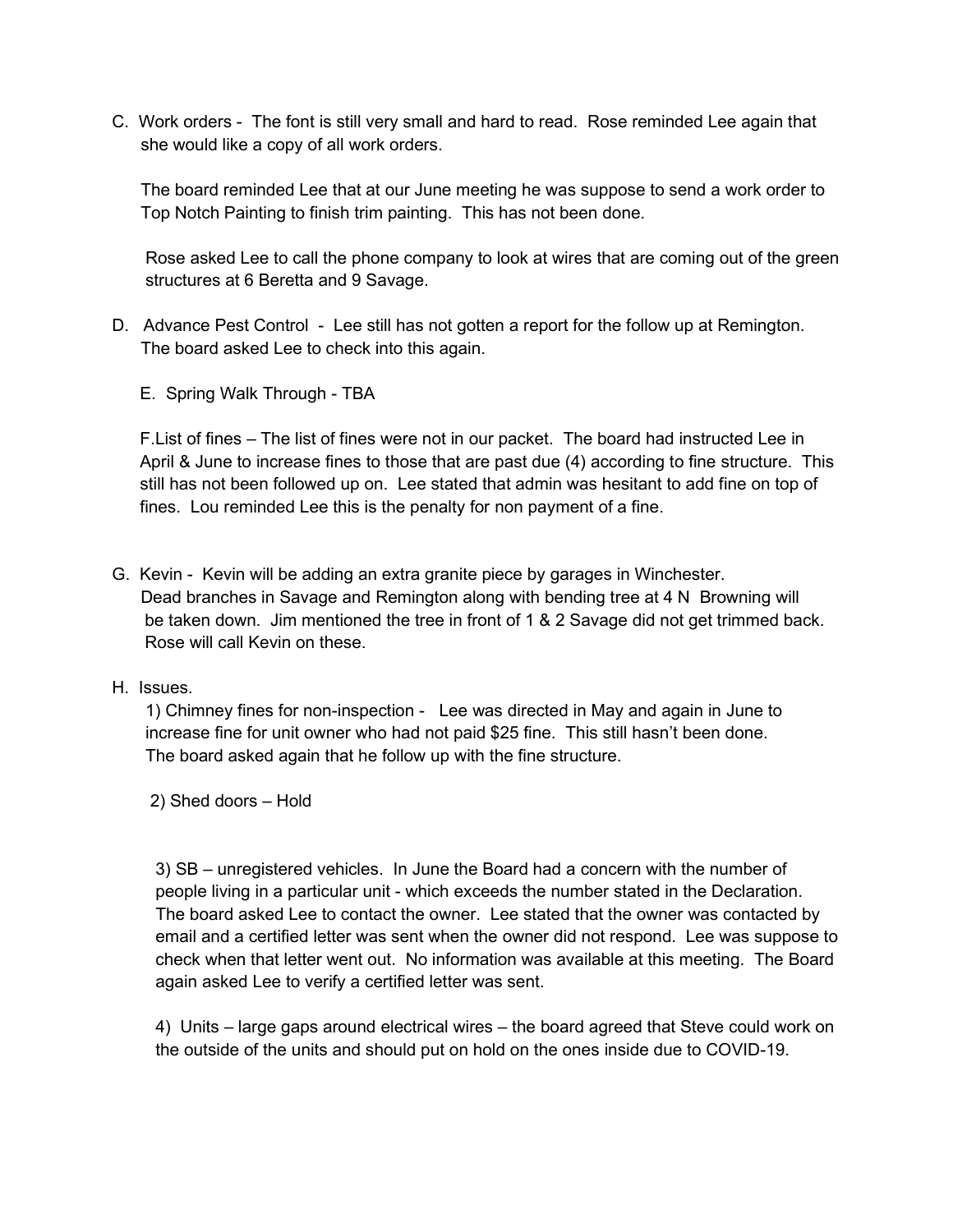5) Coupon Booklets - credit

 The Board asked for a \$490.77 credit for the extra \$3.99 per booklet we paid. The Board agreed that we should only pay \$5 for booklets as that is what is stated in our contract. (Paragraph 11.5.4) The BOD agreed that LCA will pay the increase price for booklets issued after May as our contract ended in May 31, 2020.

 They reminded Lee that in our contract with E/H it states booklets are \$5 a piece. Lee said he will ask Paul O. again.

6) Estimates – roofs/ stump grinding/

Roofs cleaning – waiting for estimates.

Stump grinding – Rose received estimate from Magoon Tree Service. Rose and Lou will walk the property to review.

7) 7 NB garage - on hold waiting to see if water comes in during major rainfall.

 10 SB garage - waiting for correction on drainage estimate as water is coming in from the side.

 I. Other Business none

## NEW BUSINESS:

A. Open Session- Unit owner from South Browning called in to share her response Lee sent her after she asked for a request. The board agreed that his response was inappropriate.

B. Abutter – Solar Panels - The Board agreed to discuss this in our August meeting with the abutter so residents may want to partake in the discussion.

C. Bank – N & S Browning - Lou stated he will contact Loureiro Engineering about sensors in the banks on the back side of the Brownings. Lee said E/H can't find any contract papers with this company.

E. Issues

1) The Board asked Lee to call the phone company to address the phone wires at 6 Berretta and 9 Savage that electrian stated were put in wrong.